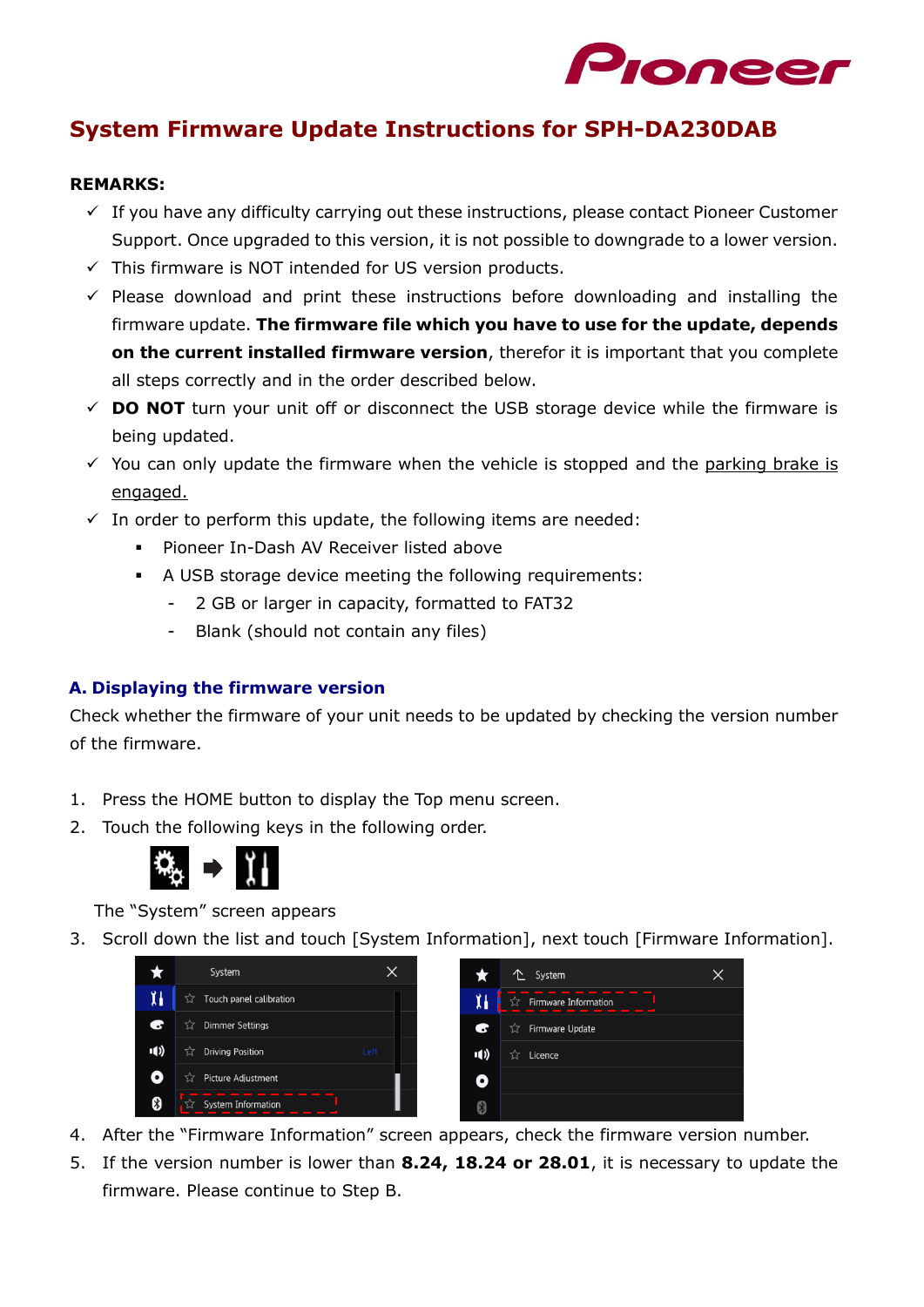

## **B. Downloading the Firmware Update Files from Pioneer's website**

**NOTE:** If you have any difficulty performing these instructions, please contact Pioneer Customer Support. Once upgraded to this version, it is not possible to downgrade to a lower version.

- 1. Download the correct file **"SPH-DA230DAB\_FW\_Ver\_824\_1824.zip"** from the website to a folder on your computer.
- 2. Double click the ZIP file named to open it.
- 3. Extract and save the folder **"CVJ2392-K.AVH" and "CVJ4842-B.AVH"** to a folder on your computer.

| <b>Model Name</b> | <b>Update necessary when</b>          | <b>Update File</b> | <b>Version</b> |
|-------------------|---------------------------------------|--------------------|----------------|
|                   | Current Version lower then 8.24       | CV12392-K          | 8.24           |
| SPH-DA230DAB      | Current Version is $18.00 \sim 18.24$ | CV14842-B          | 18.24          |
|                   | Current Version is 28.01              |                    | 28.01          |

## **C. Updating the firmware on your Unit**

## **IMPORTANT**

- $\checkmark$  DO NOT perform any further steps of this firmware update if the model number is anything other than one of the above models.
- $\checkmark$  Disconnect any mobile devices that are currently connected to your unit.
- ✓ Ensure that the update file is located within the root (top) folder of your USB storage device. There should be no other files on the USB storage device.
- $\checkmark$  While your unit is being updated, DO NOT turn off the system's power and DO NOT touch the unit's touch panel screen as this may result in severe damage to your unit.
- $\checkmark$  DO NOT remove the USB storage device during the firmware update.
- $\checkmark$  Performing the firmware update will restore all settings to their default values.

## **Procedure:**

- 1. Connect a blank (**FAT32 formatted**) USB storage device to your computer, **next locate the correct update file (see table paragraph B) and copy it onto the USB storage device**
- 2. Connect the USB storage device to the USB port
- 3. Set the audio source to "OFF" on your unit.
- 4. Press the HOME button to display the Top menu screen.
- 5. Touch the keys below in the following order.



The "System" screen appears.